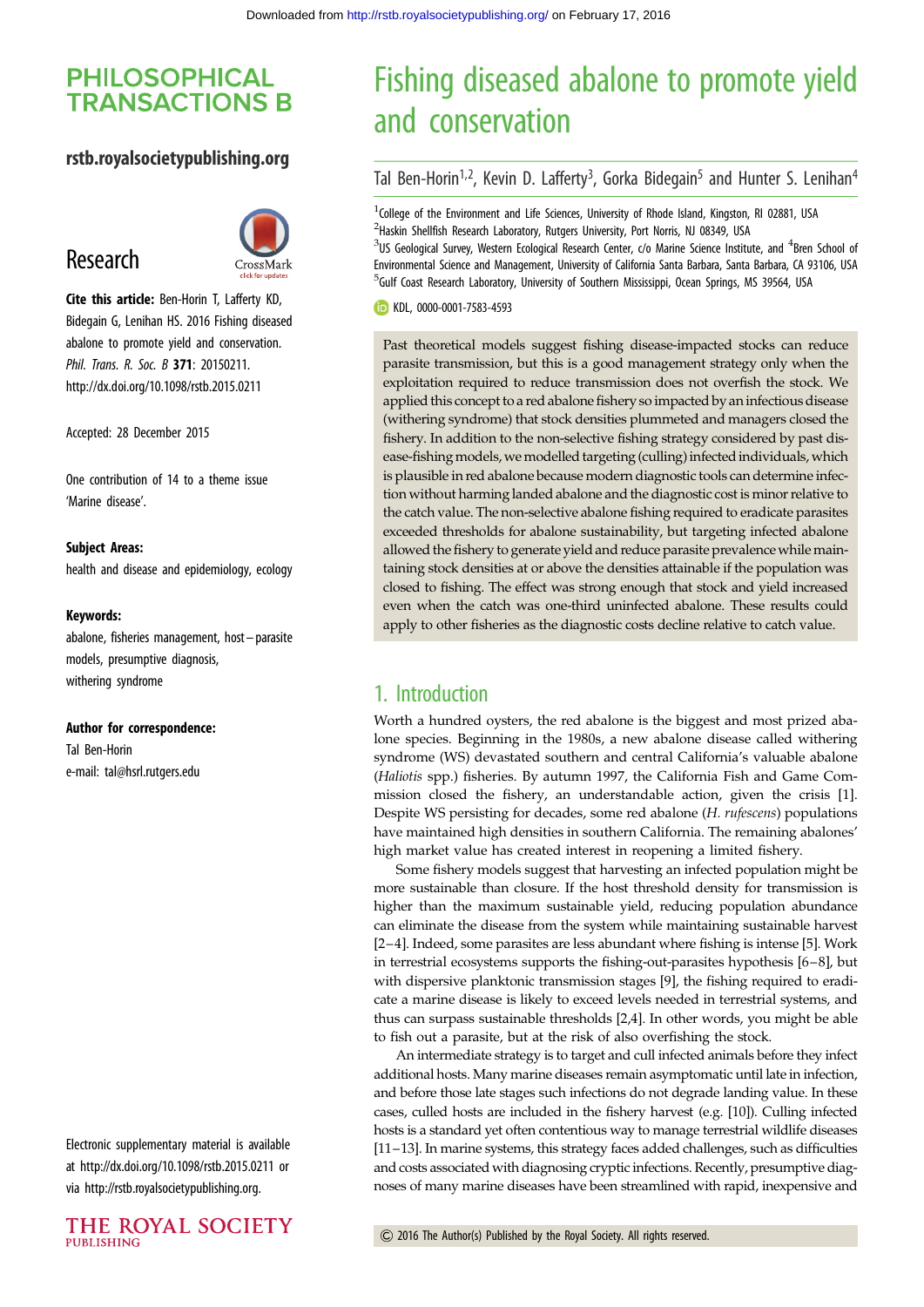2

non-invasive methods [\(table 1](#page-2-0)), including observing external parasites [\[14,16,23](#page-7-0),[26](#page-7-0)], morphological and behavioural changes in hosts [\[20,27,30](#page-7-0)], and non-lethal immunological and molecular assays [\[29,31](#page-7-0)]. For instance, polymerase chain reaction (PCR) methods can detect genes specific to theWS bacterium in abalone faeces [\[29](#page-7-0)]. Detecting infection in harvested stocks makes it easier for targeted fishing to reduce parasite transmission.

We parametrized a general fisheries model for the California red abalone (Haliotis rufescens) infected by the WS rickettsial bacterium Candidatus Xenohaliotis californiensis (WS-RLO) [[32\]](#page-7-0). We used this model to contrast how fishery closure, culling infected hosts, and harvesting uninfected hosts affect parasite prevalence, fishery yield and abalone density, finding that a successful management strategy could sustain a modest harvest while protecting the stock from disease mortality. We conclude by considering strategies to maximize yield while conserving disease-affected fisheries.

### 2. A general fisheries model

We used a simple population model that tracked stock density over time in two states, susceptible S and infected I. This general model was not specific to abalone, but was sufficiently flexible to accommodate the various life histories of marine hosts and their parasites. Parasite transmission to susceptible hosts occurred through direct density-dependent contact with free-living, water-borne parasites  $P$  at the disease transmission rate  $\beta$ . Parasite stages in the water column were produced by the infected population at a *per capita* rate ( $\sigma$ ) and either died at rate  $\delta$  if they failed to contact a susceptible host or were removed from the water column after host contacts. We assumed that infection did not reduce fecundity so that host recruitment came from all abalone  $(N = S + I)$  at the *per capita* rate r. Natural mortality acted on both the susceptible and infected classes with per capita base rate  $\mu$ . Intraspecific competition led to a densitydependent loss term  $c$ , so that carrying capacity without disease and fishing was set to  $(r - \mu)/c$ . Disease increased host mortality by the additive rate  $\alpha$ , and therefore, without harvest and density-dependent mortality, the infected host's expected lifespan was  $(\mu + \alpha)^{-1}$ . The fishery harvested susceptible and infected hosts at the respective *per capita* rates  $f<sub>S</sub>$ , and  $f<sub>I</sub>$ , with the following coupled differential equations:

$$
\frac{\mathrm{d}S}{\mathrm{d}t} = rN - (\mu + cN + f_S)S - \beta SP,\tag{2.1}
$$

dI  $\frac{\partial a}{\partial t} = \beta SP - (\mu + cN + f_I + \alpha)I$  (2.2)

and 
$$
\frac{dP}{dt} = \sigma I - (\delta + \beta N)P.
$$
 (2.3)

It was convenient to rewrite the system as total population density N and disease prevalence *i*, where  $S = (1 - i)N$ and  $I = iN$ . Therefore,

$$
\frac{dN}{dt} = rN - (\mu + cN + f_S)(1 - i)N - (\mu + cN + f_I
$$
  
+  $\alpha$ )*iN*. (2.4)

After some transformations (see the electronic supplementary material), we calculated the stock density at the endemic disease equilibrium  $N^*$  as:

$$
N^* = \frac{r - \mu - f_S + i^*(f_S - f_I - \alpha)}{c}.
$$
 (2.5)

This solution gives two important insights into harvesting

uninfected hosts  $(f_S)$  and targeted culling  $(f_I)$ : (i) harvesting uninfected hosts, as expected, will drive down population density, because the endemic equilibrium infection prevalence  $(i^*)$  must always be less than 1; and (ii) targeted culling's effect on  $N^*$ will be scaled by its effect on  $i^*$ . The solution for  $i^*$  was not interpretable, so we used the next-generation matrix solution [\[33\]](#page-7-0) to define the parasite's basic reproduction number  $(R_0)$  at the disease-free equilibrium  $S = N$ ,  $I = 0$ ,  $P = 0$  (see the electronic supplementary material), finding the condition for disease persistence:

$$
R_0 = \sqrt{\frac{\beta N \sigma}{(\delta + \beta N)(\mu + cN + f_1 + \alpha)}} > 1.
$$
 (2.6)

We interpreted this as the probability that an infectious parasite stage contacts a host before it dies (a function that saturates with host density,  $\beta N/(\delta + \beta N)$  times the number of infectious stages produced over an infected host's life  $(\sigma/(\mu + cN + f_1 + \alpha))$ . Harvesting uninfected hosts did not directly reduce infection rate because  $f<sub>S</sub>$  did not enter into equation (2.6). Rather, harvesting uninfected hosts reduced  $R_0$ only indirectly, by its effect on host population density (N). This agrees with past models [\[4](#page-6-0)], demonstrating that fishing can remove parasites by driving the fished population below the density threshold for transmission, so long as this density threshold exceeds thresholds defining maximum sustainable yield. However, there are two ways that limit the extent that increased fishing interferes with transmission. First, if infective stages are lived long in the environment, infection follows a saturating functional response, making transmission less sensitive to reductions from high host density. Second, as Potapov et al. [\[34](#page-7-0)] observed, when crowding limits host abundance through adult mortality, fishing increases an infected host's lifespan along with the infectious stages it produces. On the other hand, when we added targeted culling  $(f_I)$  into equation (2.6), infection rate decreased with fishing.

# 3. Case study: abalone fisheries impacted by withering syndrome

Given the general results above, we turn to how culling affects WS-RLO infection in California red abalone and interacts with general harvest to shape abalone yields, density and sustainability. Since WS emerged in the 1980s, it spread throughout southern California [\[35,36](#page-7-0)]. Diver surveys over 3 years (2006–2008) showed that red abalone density on south San Miguel Island, California, USA, was among the highest anywhere [\[37](#page-7-0)], motivating a proposal by former abalone divers to open a limited-entry fishery in this region. However, WS-RLO infects half the abalone at San Miguel Island [[35](#page-7-0)–[37\]](#page-7-0), and concerns over fishing populations already affected by disease led managers to deny the request. We used published red abalone density and WS-RLO prevalence from San Miguel Island to ask whether this denial was warranted and to also consider how to manage harvest to moderate disease impacts.

Without disease  $(\beta = 0)$ , natural, density-dependent mortality regulates unfished abalone populations ( $f_S = f_I$  =  $0 \,\mathrm{yr}^{-1}$ ) [\[38](#page-7-0)]. Red abalone densities at San Miguel Island often exceeded 6000 abalone ha<sup>-1</sup> before WS, and, from the maximum densities reported in the California Abalone Recovery and Management Plan, we estimated the disease-free carrying capacity  $(K_H)$  as 6800 abalone ha<sup>-1</sup> [[39\]](#page-7-0). By simplifying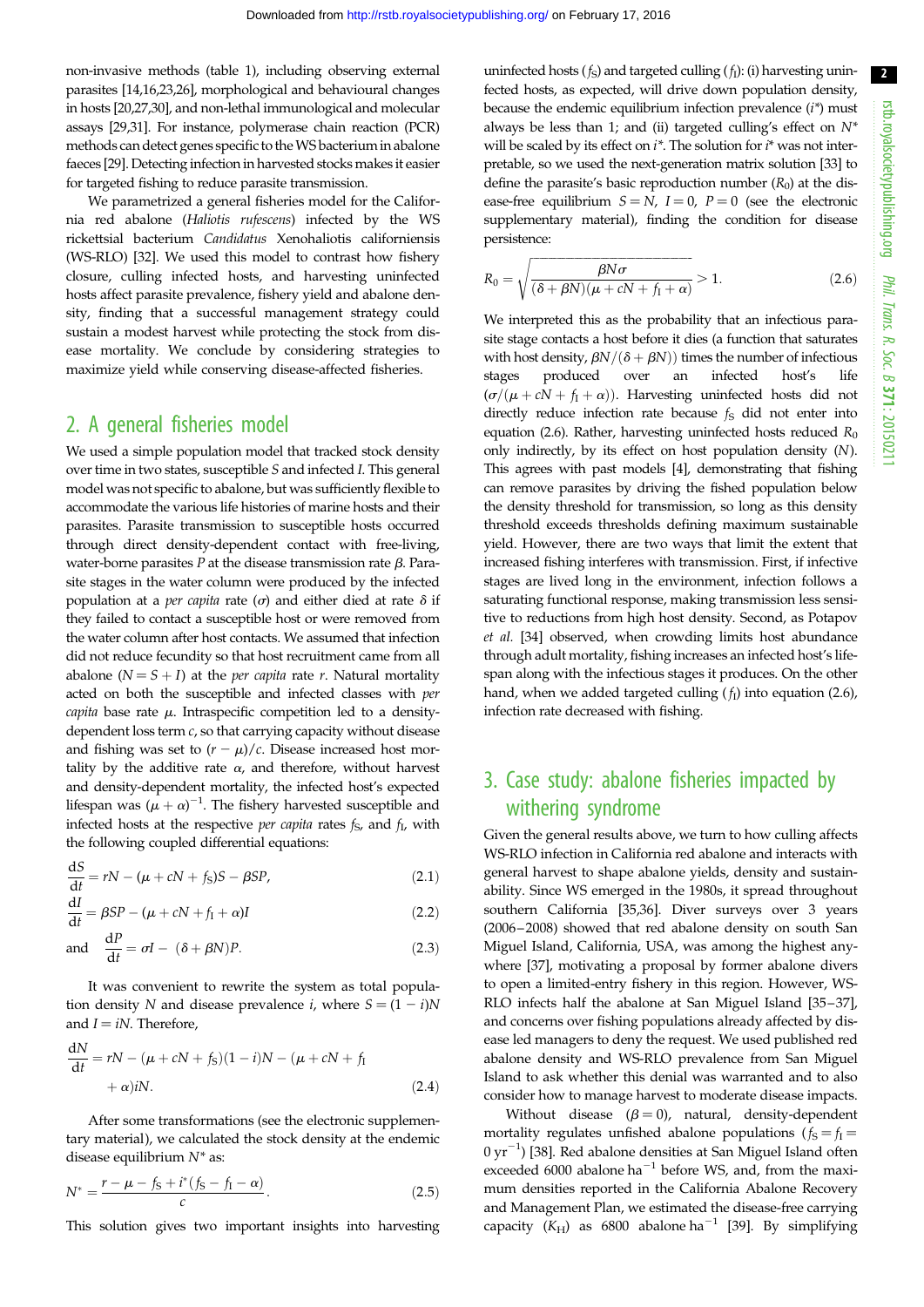<span id="page-2-0"></span>

| remarks               |                                                                                                                                                                                                                                                                         |                                                                                                                                                                                                                                                                                                                                    | (Continued.)<br>observed in late stage<br>not readily transmissible<br>presumptive signs only<br>infections                                                                                                                                                                                                                                                                              |
|-----------------------|-------------------------------------------------------------------------------------------------------------------------------------------------------------------------------------------------------------------------------------------------------------------------|------------------------------------------------------------------------------------------------------------------------------------------------------------------------------------------------------------------------------------------------------------------------------------------------------------------------------------|------------------------------------------------------------------------------------------------------------------------------------------------------------------------------------------------------------------------------------------------------------------------------------------------------------------------------------------------------------------------------------------|
| reference             | $\Xi$                                                                                                                                                                                                                                                                   | $[15]$                                                                                                                                                                                                                                                                                                                             | [16,20,21]<br>$[16 - 19]$<br>[16,24]<br>$[25]$<br>$[23]$<br>$[2]$                                                                                                                                                                                                                                                                                                                        |
| presumptive diagnosis | Heavily infected fish are often lethargic and<br>lesions and dark, torn, split or frayed fins.<br>stop feeding                                                                                                                                                          | greyish-white lesions                                                                                                                                                                                                                                                                                                              | hyperpigmentation of the carapace and arthrodial<br>weakness, lethargy, slow or ineffectual responses<br>pink coloration of the ventral abdomen<br>direct observation of external parasites<br>lethargy and restricted movement<br>external shell lesions<br>to sensory stimuli<br>membranes                                                                                             |
| region                | global                                                                                                                                                                                                                                                                  | global                                                                                                                                                                                                                                                                                                                             | Caribbean Sea<br>River, USA<br>Nebraska<br>Nebraska<br>Nebraska<br>Patuxent<br>global                                                                                                                                                                                                                                                                                                    |
| fishery               | chinook salmon (Oncorlynchus tshawytscha)<br>sockeye salmon (Oncorlynchus nerka)<br>cutthroat trout (Oncorlynchus clarki)<br>chum salmon (Oncorlynchus keta)<br>brook trout (Salvelinus fontinalis)<br>brown trout (Salvelinus trutta)<br>Atlantic salmon (Salmo salar) | rainbow trout (Oncorhynchus mykiss)<br>channel catfish (Ictaluris punctatus)<br>Japanese eel (Anguilla japonica)<br>European eel (Anguilla anguilla)<br>brook trout (Salvelinus fontinalis)<br>American eel (Anguilla rostrata)<br>common carp (Cyprinus carpio)<br>brown trout (Salvelinus trutta)<br>goldfish (Cyprinus auratus) | American lobster (Homarus americanus)<br>American lobster (Homarus americanus)<br>American lobster (Homarus americanus)<br>velvet swimming crab (Necora puber)<br>Norway lobster (Nephrops norvegicus)<br>tanner crab (Chinocecetes bairdi)<br>American eel (Anguilla rostrata)<br>snow crab (Chionoecetes opilio)<br>spiny lobster (Panulirus argus)<br>blue crab (Callinectes sapidus) |
| parasite              | psychrophilum<br>Flavobacterium                                                                                                                                                                                                                                         | Cytophage columnaris                                                                                                                                                                                                                                                                                                               | Aerococcus viridans (var.)<br>Panulirus argus virus 1<br>Hematodinium perezi<br>Anguillicota crassus<br>Vibrio fluvialis-like<br>multiple parasites<br>organisms<br>homari                                                                                                                                                                                                               |
| condition             | bacterial cold water<br>disease (BCWD)                                                                                                                                                                                                                                  | columnaris disease                                                                                                                                                                                                                                                                                                                 | epizootic shell disease<br>Hematodinium/bitter<br>limp lobster disease<br>parasitic nematodes<br>red tail disease<br>crab disease<br>PaV1                                                                                                                                                                                                                                                |

Table 1. Presumptive diagnoses for selected parasites impacting marine and freshwater fisheries. Table 1. Presumptive diagnoses for selected parasites impacting marine and freshwater fisheries.

 $\overline{\mathbf{3}}$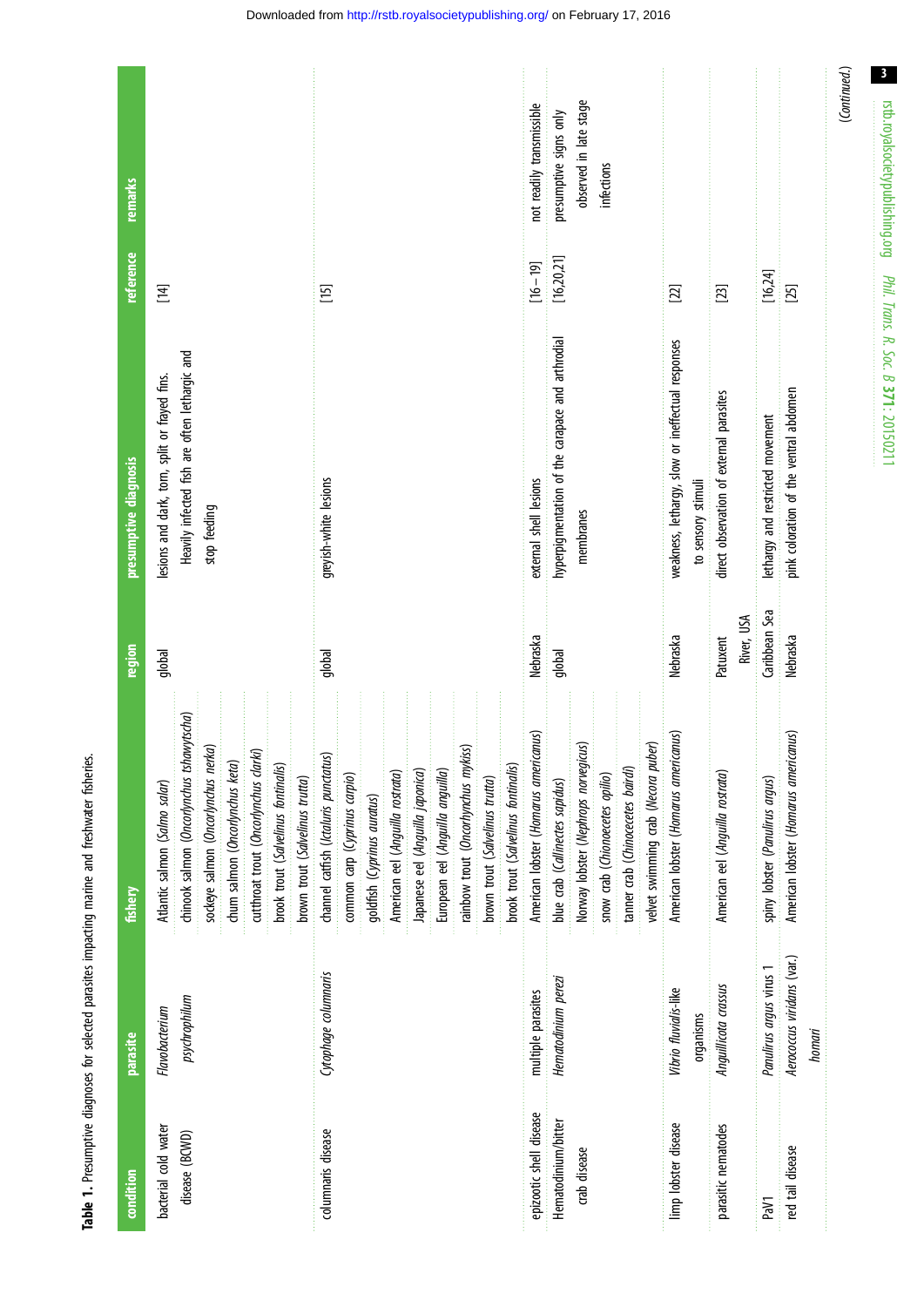| condition                  | parasite                                    | fishery                                                                                                                                                                                                           | region     | presumptive diagnosis                                                                        | <b>reference</b> | remarks |
|----------------------------|---------------------------------------------|-------------------------------------------------------------------------------------------------------------------------------------------------------------------------------------------------------------------|------------|----------------------------------------------------------------------------------------------|------------------|---------|
| salmon lice                | Lepeophtheirus salmonis<br>and Caligus spp. | rainbow trout (Oncorhynchus mykiss)<br>coho salmon (Oncorhynchus kisutch)<br>Arctic charr (Salvelinus alpinus)<br>Atlantic salmon (Salmo salar)<br>striped bass (Morone saxatilis)<br>Atlantic cod (Gadus morhua) | global     | removal of skin over the head and presence of<br>female lice bearing egg strings on the back | [26]             |         |
| scollosis                  | Myxobolus acanthoobii                       | brown-lined puffer (Canthigaster rivulata)<br>Japanese mackerel (Scomber japonicus)<br>red gurnard (Chelidonichthys spinosus)<br>Japanese bluefish (Scombrops boops)                                              | Japan      | kyphosis (dorso-ventral curvature)                                                           | $[27]$           |         |
| white spot syndrome        | Whispovirus                                 | kuruma shrimp (Penaeus japonicus)<br>redtail prawn (Penaeus penicillatus)<br>tiger prawn (Penaeus monodon)                                                                                                        | global     | white spots on carapace and appendages                                                       | $[28]$           |         |
| withering foot<br>syndrome | Candidatus Xenohaliotis<br>californiensis   | black abalone (Haliotis cracherodii)<br>white abalone (Haliotis sorenseni)<br>pink abalone (Haliotis corrugata)<br>red abalone (Haliotis rufescens)<br>green abalone (Haliotis fulgens)                           | California | withered appearance, lethargy, faecal PCR                                                    | $[29]$           |         |

Table 1. (Continued.) Table 1. (Continued.)

 $\overline{4}$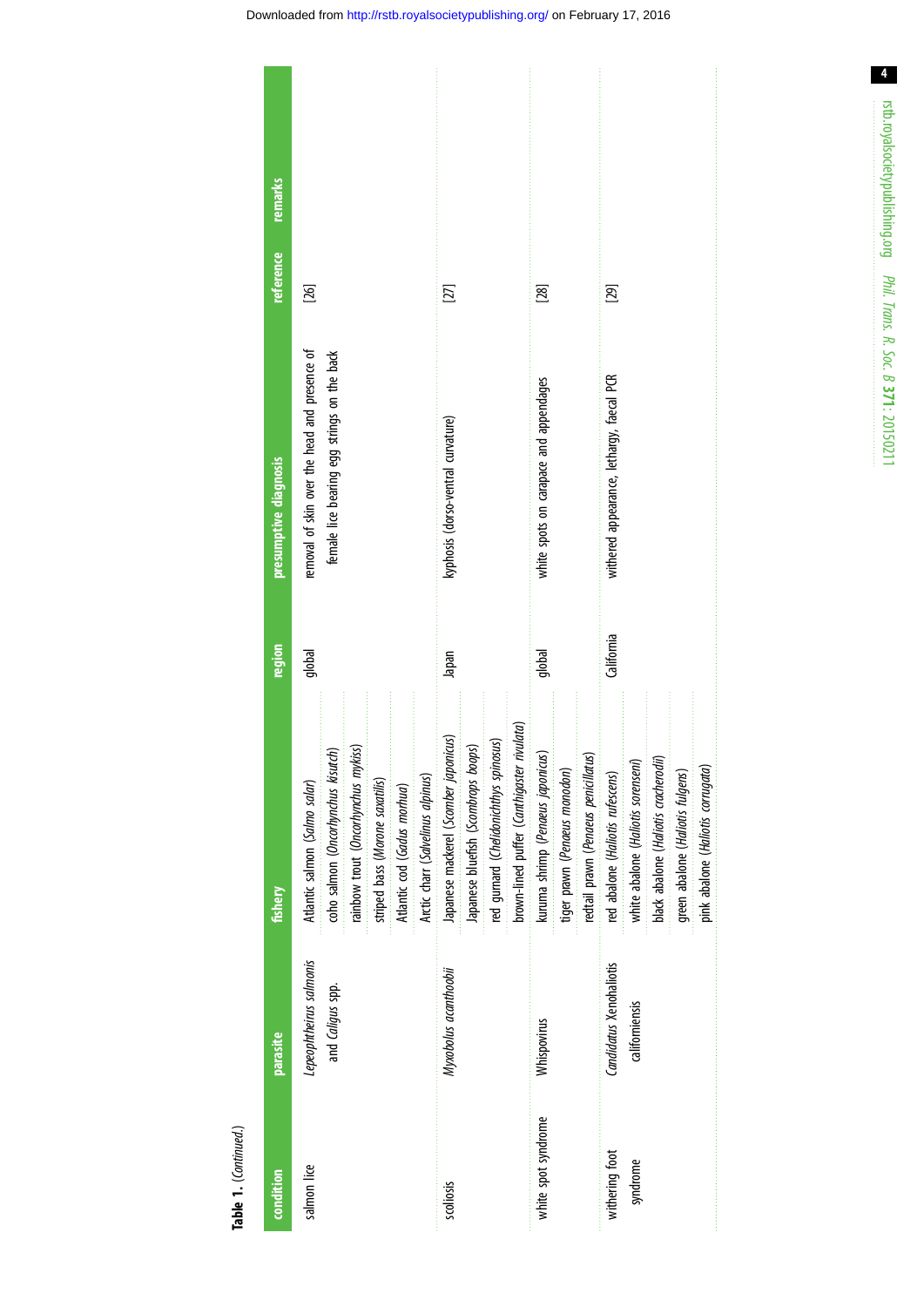<span id="page-4-0"></span>

Figure 1. Predicted annual population growth and harvestable stock of San Miguel Island red abalone before WS (solid line) and when disease is present (dotted line). The maximum sustainable yield occurs when the population is maintained at the maximum growth rate. For the population before the emergence of WS,  $MSY_H = 288$  abalone ha<sup>-1</sup> yr<sup>-1</sup> when the population is maintained at 3365 abalone $ha^{-1}$ . When disease is present  $MSY_D = 49$ abalone ha<sup> $-1$ </sup> yr<sup> $-1$ </sup> when the population is maintained at 1374 abalone ha<sup>-1</sup>. . The threshold density for disease invasion ( $N_T$ ) is 120 abalone ha<sup>-1</sup>. .

equation (2.4), we estimated the abalone fishery's disease-free maximum sustainable yield as:

$$
\frac{dN}{dt} = (r - \mu - cN)N.
$$
\n(3.1)

Using red abalone population growth (0.32  $\rm{yr}^{-1}$ ) and natural mortality (0.15  $\text{yr}^{-1}$ ) from Tegner *et al.* [[40](#page-7-0)], and estimating  $c =$ 0.025  $m^2$  abalone<sup>-1</sup> from  $K_H$  (equation 3.1), the WS-free maximum sustainable yield (MSY<sub>H</sub>) was 288 abalone $\rm{ha}^{-1} \, \rm{yr}^{-1}$ , leaving 3365 abalone ha $^{-1}$  in the wild (figure 1).

We used the additive WS mortality rate  $(\alpha = 0.20 \text{ yr}^{-1})$ at the northern Channel Islands, California estimated by Ben-Horin [\[41](#page-7-0)] from data in Moore et al. [\[35](#page-7-0)] to obtain the WS-impacted abalone carrying capacity without fishing  $(K_D)$ . The WS mortality rate increases with temperature and varies across the California coast [[36,42,43\]](#page-7-0). The early and advancing infections detectable by PCR remain asymptomatic in cold water without decreasing the sale price. Advanced infections impact the host digestive gland, leading to the withered host foot muscle that characterizes WS, and which is soon followed by death [[36,43](#page-7-0)]. We assumed WS is in near equilibrium at San Miguel Island and used the value  $i^* = 0.50$  [[35,37\]](#page-7-0) to rewrite equation (2.4) to consider abalone population growth at San Miguel Island when impacted by disease, but without fishing:

$$
\frac{dN}{dt} = \left(r - \mu - cN - \frac{\alpha}{2}\right)N.\tag{3.2}
$$

We estimated the abalone carrying capacity impacted by disease as  $K_{\rm D} = 2889$  abalone ha<sup>-1</sup>. Maximum population growth without fishing  $(f_S = f_I = 0 \text{ yr}^{-1})$ , and the maximum sustainable yield for harvest that is non-selective with respect to infection (MSY<sub>D</sub>), was 49 abalone ha<sup>-1</sup> yr<sup>-1</sup> at a population maintained at 1374 abalone  $ha^{-1}$ . As should be expected, WS reduced the expected equilibrium abundance and maximum sustainable yield.

We then asked if fishing could drive abalone populations down below the threshold density for transmission  $(N_T)$  and eliminate the WS-RLO at San Miguel Island. In part, this depends on how far infective stages can travel from outside the stock. For WS-RLO, transmission occurs when abalone ingest water-borne stages derived from contaminated faeces [[44\]](#page-7-0). Infectious stages are short-lived and dilute in the water column once released by hosts. This short lifespan is supported by observations that the highest WS-RLO densities in seawater occur only near effluent from abalone farms effluent [[45\]](#page-7-0), which often contain many WS-RLO infected abalone [[42\]](#page-7-0). San Miguel Island is located almost 50 km from farms on the California mainland and, at its closest point, is 5 km from abalone on neighbouring Santa Rosa Island. Small remnant black abalone populations persist on both San Miguel and Santa Rosa Islands [\[46\]](#page-7-0), but these alternate host populations seem to contribute little to WS-RLO transmission in red abalone. For this reason, we suspect that San Miguel Island can be modelled as a closed system for the WS-RLO pathogen. The short infective stage lifespan also suggests that parasite stages lost to host contacts are negligible compared with parasite mortality in the water column (i.e.  $\beta NP \ll \delta P$ ), allowing us to simplify equation (2.3) to

$$
\frac{\text{d}P}{\text{d}t} = \sigma I - \delta P,\tag{3.3}
$$

which simplifies the condition for disease persistence (see the electronic supplementary material) to

$$
R_0 = \sqrt{\frac{\beta N \sigma}{\delta(\mu + cN + f_1 + \alpha)}} > 1.
$$
\n(3.4)

We used the transmission coefficient  $\beta = 0.03$  m<sup>2</sup> abalone<sup>-1</sup> estimated from red abalone at San Miguel Island [\[41\]](#page-7-0) to obtain the threshold population density for transmission as  $N_T = 120$  abalone ha<sup>-1</sup>. This is well below the population density at maximum sustainable yield when disease is present (figure 1). Removing the WS-RLO by fishing abalone populations down below  $N<sub>T</sub>$  is, therefore, not a reasonable option for management, because the estimated exploitation required to eradicate this parasite is unsustainable. Furthermore, sustainable yield leads to a stock density or biomass that is 50–75% lower than unfished stocks, but a more conservative yield is often mandated for fisheries impacted by disease, including California abalone [\[39\]](#page-7-0). For this reason, the decision to not reopen the red abalone to general fishing seems warranted.

We then considered conservative scenarios where targeted culling reduced transmission and thus death from disease, allowing harvested stocks to maintain population densities at or above  $K_D$  (i.e. a fishery strategy that ironically increased abalone abundance). We numerically simulated equations (2.1), (2.2) and (3.2) for  $f_S = 0.05 \text{ yr}^{-1}$  and  $f_I = 0$ : 0.5  $yr^{-1}$  for  $T = 1000$  years, using initial population densities of  $S_0 = 3$  abalone m<sup>-2</sup>,  $I_0 = 1$  abalone m<sup>-2</sup> and  $P_0 = 1$ parasite m<sup>-2</sup>. For each  $f_S$  and  $f_I$  combination, we obtained abalone population density, WS-RLO prevalence and fishery yield. Mathematical details and Matlab (Mathworks, Natick, MA, USA) code reproducing the simulations are available in the electronic supplementary material.

Culling infected abalone allowed abalone density  $(N_F)$  to exceed the carrying capacity  $(K_D)$  when disease was present ([figure 2](#page-5-0)). However, this occurred only with targeted culling  $> 0.22 \text{ yr}^{-1}$  when  $f_S = 0 \text{ yr}^{-1}$ . This introduced an important result relevant for managing abalone fisheries impacted by WS: minor efforts to cull abalone infected with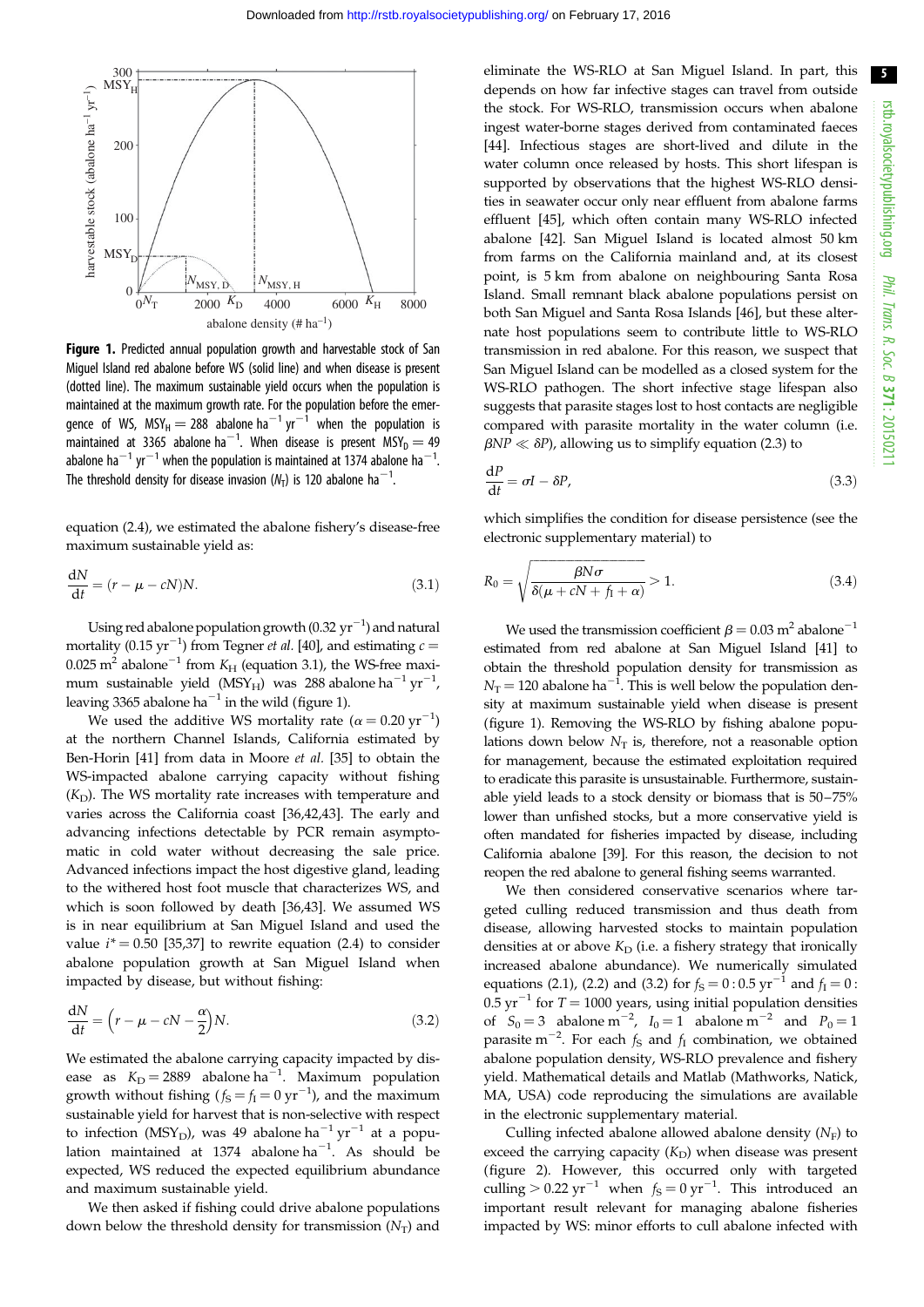6

<span id="page-5-0"></span>

**Figure 2.** Isocline showing combinations of susceptible host harvest rate ( $f_S$ ) and targeted culling rate  $(f_1)$  when the disease-impacted fished population density ( $N_F$ ) is equal to the unfished disease-impacted population ( $K_D$ ).

the WS-RLO  $(f_I < 0.22 \text{ yr}^{-1})$  were ineffective because the compensatory decreases in disease transmission from culling were not enough to balance the direct decline in population density from removing infected abalone. Moreover, adding a susceptible abalone harvest increased the culling rate required for  $N_F \geq K_D$  in a near linear fashion, leading to a second key result: the fished population was maintained at or above  $K_D$  when the infected culling rate was no less than twice the susceptible harvest rate, plus the initial culling rate required for  $N_F \ge K_D$  ( $f_I \approx 2f_S + 0.22$ ). Equivalence in population density between fished and unfished populations was therefore maintained even when uninfected abalone were harvested, so long as  $f_I$  increased with  $f_S$ . This equivalence was no longer possible when  $f_s > 0.1$ , because here, WS-RLO prevalence was near zero [\(figure 3](#page-6-0)a) and increasing the uninfected abalone harvest led to overfishing ([figure 3](#page-6-0)b). Increasing  $f_I$  decreased the uninfected abalone harvest rate that maximized yield. In other words, a fishery that also culled diseased abalone attained higher yields at lower harvest rates. These harvests exceeded the maximum sustainable yield attainable when fishing was non-selective with respect to infection (MSY<sub>D</sub>; [figure 1\)](#page-4-0) and approached the maximum sustainable yield attainable before WS ( $MSY_H$ ). This highlights our third result relevant to management: diseaseimpacted abalone populations were managed conservatively, at densities equal to or greater than those if the fishery were closed ( $N_F \geq K_D$ ), while generating modest yields and maintaining an intermediate WS-RLO prevalence. Unfortunately, removing the WS-RLO altogether required harvesting beyond sustainable thresholds, even when culling was included as a harvest strategy. In other words, the fishery could live with the disease but should not expect to eradicate it.

### 4. Discussion and conclusion

For red abalone, and perhaps for other fishery species, targeting infected animals means that fishing can enhance stock abundance and sustainable yield, whereas non-selective fishing can further imperil a disease-impacted stock. Culling infected hosts leads to a compensatory decrease in disease-induced mortality, in turn producing harvestable stock that is unavailable in unfished or closed fisheries. With targeted harvesting, the effective decrease in natural mortality can allow fisheries to operate while maintaining stock densities at or above the maximum densities attainable were the populations closed to fishing. However, this result depends on details. First, culling must be intensive enough for the compensatory decrease in diseaseinduced mortality to balance direct losses to the stock due to removing infected individuals from the population. More importantly, although culling decreases the fishing effort that maximizes fishery yield, exploited populations are more sensitive to overfishing when they are also culled. Managing disease-impacted fisheries therefore sustains a modest harvest and protects the population at large from disease by (i) reducing parasite prevalence and (ii) maintaining stock density near, at or above the densities achieved by fishery closure.

Culling is a standard but often contentious way to control terrestrial wildlife diseases [\[11](#page-6-0)[,13](#page-7-0)], bringing animal welfare, economic and conservation considerations into conflict [[12\]](#page-6-0). Wild capture fisheries resolve this conflict in part because fish are treated more as a commodity than as wildlife [\[17,47](#page-7-0)]. The public perception of wild capture fisheries, seafood's popularity and the management infrastructure already in place suggest that the costs and animal welfare concerns do not prohibit this strategy in managing fisheries impacted by disease [[48\]](#page-7-0).

Our results do not apply to all fisheries. First, not all infectious diseases impact fisheries. Also, in practice, culling infected animals requires fisheries or fishery managers to non-destructively identify an infection at harvest or soon after. This can be time-consuming and costly apart from high-value fisheries such as abalonewhere the diagnostic cost (approx. \$5 USD) is minor relative to the landing value. For abalone and the WS-RLO, presumptive diagnoses can be achieved by a PCR assay [\[31\]](#page-7-0) applied to faeces collected from landed abalone or by swabbing a wild abalone's first open respiratory pore, where discharged faeces accumulate (T. Ben-Horin and D. Witting 2013, unpublished data). Although such molecular assays suggest parasite presence, PCR assays indicate only target DNA rather than established and viable infections [[49,50\]](#page-7-0), and therefore include inherent though quantifiable uncertainty. Regardless, the substantial additive mortality due to WS-RLO, coupled with the ability to diagnose wild abalone and abalone's high market value, makes our proposed strategy tractable.

How could managers implement this strategy? In practical terms, separate quotas could be set for uninfected and infected abalone, and all harvested abalone swabbed for WS-RLO once landed. The fishery might then operate until reaching the uninfected abalone quota. Beyond separate quotas, fishery-independent divers could use numbered tags to identify abalone within designated fishing areas and swab them for WS-RLO. After the PCR results were entered into a database, commercial divers could record these numbers and then either harvest abalone with numbers corresponding to a positive infection or harvest from high-prevalence fishing areas. Although this process sounds onerous, a single abalone can sell for \$100 (USD) or more, and the alternative is a fishery that remains closed to harvest.

Our results might apply to some other fisheries for which infections can be diagnosed with non-lethal methods. We considered perfect and cost-free infection diagnosis in our model, but most diagnoses have inherent uncertainty and take effort [\[49,51\]](#page-7-0). Our simple deterministic model is extendable to stochastic frameworks, and including uncertainty in the infection status would allow one to determine how much information about infection status one needs to target infected hosts. Furthermore, in addition to individual diagnoses such as PCR for WS-RLO, factors such as punctuated mortality events, environmental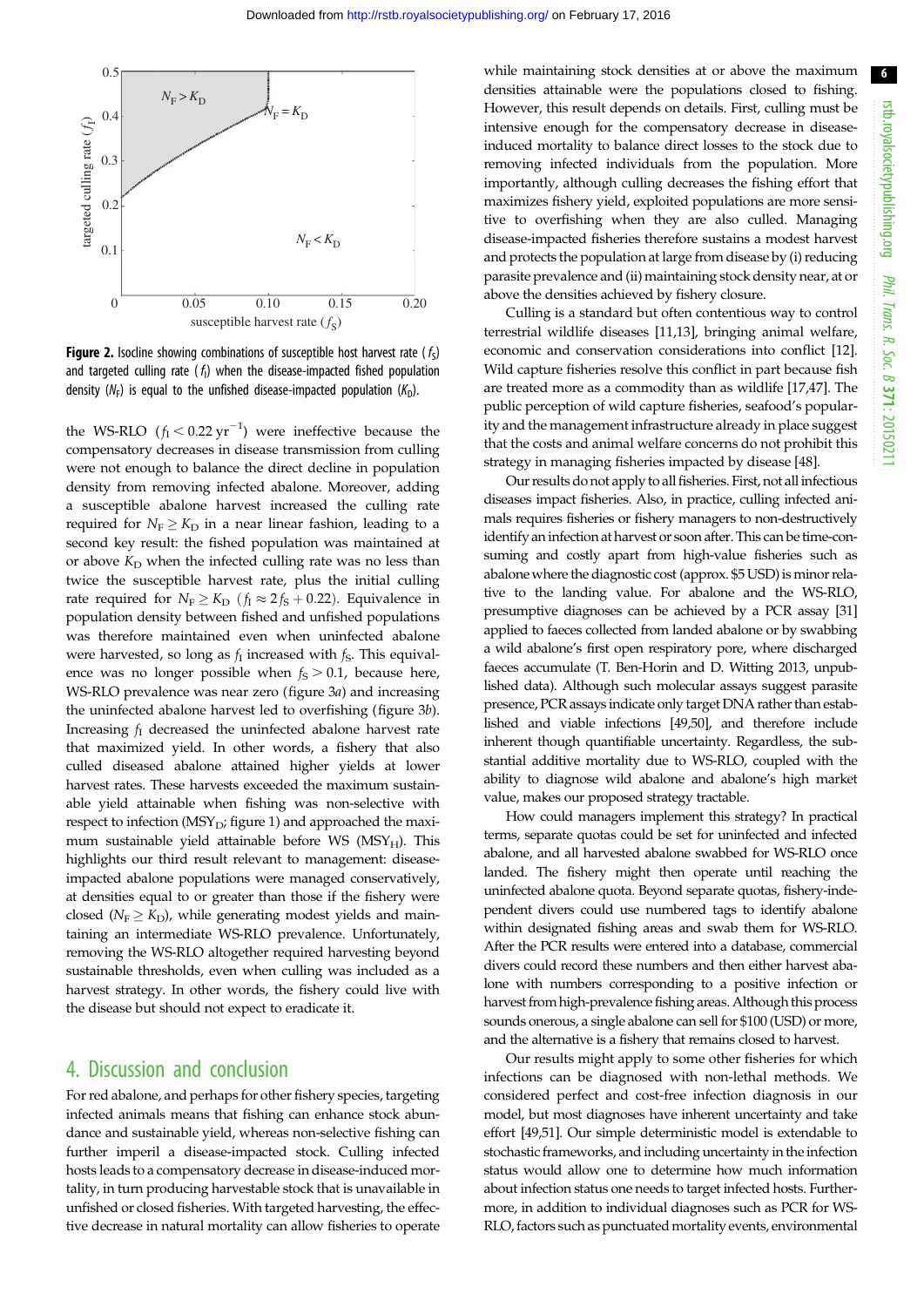<span id="page-6-0"></span>

**Figure 3.** (a) WS-RLO infection prevalence as a function of susceptible host harvest rate (*f*<sub>S</sub>) and targeted culling rate (*f*<sub>I</sub>). (b) Fishery yield including culled hosts in the catch (transparent grey surface) and excluding culled hosts from the catch (dark grey surface) as a function of the susceptible host harvest rate  $(f<sub>c</sub>)$  and targeted culling rate  $(f<sub>1</sub>)$ .

factors such as water temperature and salinity, and for chronic diseases, the stock size or age structure, can help predict and forecast the infection status at a site [\[14,26,52](#page-7-0)–[54\]](#page-7-0), leading to an analogous fishing strategy based on targeting sites rather than individuals. Regardless, assessing other fisheries would require specific models, including subtracting diagnostic cost from the yield function.

Ecosystem-based fisheries management has gained traction as an alternative to single-species fisheries management [[55,56](#page-7-0)], casting a wider focus on ecosystems and how fisheries affect them. Although parasites are in all ecosystems, modern fisheries management does not often consider marine diseases. When it does, the default responses are to ignore disease or shut fisheries down. Our model informs fisheries management to consider the interactions between fishing and marine disease, showing that considering disease in fisheries management can benefit both fisheries yield and sustainability.

Data accessibility. Matlab routines reproducing the models used here are in the electronic supplementary material.

Authors' contributions. T.B.H., K.D.L. and H.S.L. developed the conceptual model. T.B.H. assembled the input data. T.B.H. and G.B. worked out solutions to the models. T.B.H. wrote code and ran numeric solutions of the models. All authors analysed model outputs. T.B.H., K.D.L. and H.S.L. wrote the main paper. T.B.H. and G.B. wrote the electronic supplementary material. All authors discussed the results and implications and commented on the manuscript at all stages.

Funding. T.B.H. was supported by a grant from the National Science Foundation program in Ecology and Evolution of Infectious Diseases (OCE-1216220) and a standard cooperative agreement (SCA no. 58- 1915-1-156) between the US Department of Agriculture Agricultural Research Service and the University of Rhode Island. Any use of trade, product or firm names is for descriptive purposes only and does not imply endorsement by the US Government.

Competing interests. We have no competing interests

Acknowledgement. We thank J. Marshall, C. Voss, A. Woodcock, J. Moore and C. Friedman for constructive discussions and help formulating ideas for the analyses. This manuscript benefitted from input from K. Markey-Lundgren, E. Aalto and two anonymous reviews.

## **References**

- 1. Drennan LT, McConnell A, Stark A, 2014 Risk and crisis management in the public sector. London, UK: Routledge.
- 2. Dobson AP, May RM. 1987 The effects of parasites on fish populations—theoretical aspects. Int. J. Parasitol. 17, 363 – 370. ([doi:10.1016/0020-](http://dx.doi.org/10.1016/0020-7519(87)90111-1) [7519\(87\)90111-1\)](http://dx.doi.org/10.1016/0020-7519(87)90111-1)
- 3. Kuris AM, Lafferty KD. 1992 Modelling crustacean fisheries: effects of parasites on management strategies. Can. J. Fish. Aquat. Sci.  $49$ . 327 - 336. [\(doi:10.1139/f92-037](http://dx.doi.org/10.1139/f92-037))
- 4. McCallum H, Gerber L, Jani A. 2005 Does infectious disease influence the efficacy of marine protected areas? A theoretical framework. J. Appl. Ecol. 42, 688– 698. ([doi:10.1111/j.1365-2664.2005.01043.x](http://dx.doi.org/10.1111/j.1365-2664.2005.01043.x))
- 5. Wood CL, Lafferty KD, Micheli F. 2010 Fishing out marine parasites? Impacts of fishing on rates of parasitism in the ocean. Ecol. Lett. **13**, 761–775. [\(doi:10.1111/j.1461-0248.2010.01467.x\)](http://dx.doi.org/10.1111/j.1461-0248.2010.01467.x)
- 6. Arneberg P, Skorping A, Grenfell B, Read AF. 1998 Host densities as determinants of abundance in parasite communities. Proc. R. Soc. Lond. B 265, 1283–1289. [\(doi:10.1098/rspb.1998.0431](http://dx.doi.org/10.1098/rspb.1998.0431))
- 7. Morand S, Poulin R. 1998 Density, body mass and parasite species richness of terrestrial mammals. Evol. Ecol. 12, 717 – 727. [\(doi:10.1023/](http://dx.doi.org/10.1023/A:1006537600093) [A:1006537600093](http://dx.doi.org/10.1023/A:1006537600093))
- 8. Arneberg P. 2002 Host population density and body mass as determinants of species richness in parasite communities: comparative analysis of directly

transmitted nematodes of mammals. Ecography 25, 88– 94. [\(doi:10.1034/j.1600-0587.2002.250110.x\)](http://dx.doi.org/10.1034/j.1600-0587.2002.250110.x)

- 9. McCallum H, Harvell D, Dobson A. 2003 Rates of spread of marine pathogens. Ecol. Lett. 6, 1062-1067. [\(doi:10.1046/j.1461-0248-2003.00545.x\)](http://dx.doi.org/10.1046/j.1461-0248-2003.00545.x)
- 10. Lenihan HS, Micheli F, Shelton SW, Peterson CH. 1999 How multiple environmental stresses influence parasitic infection of oysters. Limnol. Oceanoar. 44, 910–924. ([doi:10.4319/lo.1999.44.3\\_part\\_2.0910](http://dx.doi.org/10.4319/lo.1999.44.3_part_2.0910))
- 11. Donnelly CA et al. 2006 Positive and negative effects of widespread badger culling on tuberculosis in cattle. Nature 439, 843–846. [\(doi:10.1038/nature04454](http://dx.doi.org/10.1038/nature04454))
- 12. McCallum H, Hocking BA. 2005 Reflecting on ethical and legal issues in wildlife disease. Bioethics 19, 336– 347. [\(doi:10.1111/j.1467-8519.2005.00447.x\)](http://dx.doi.org/10.1111/j.1467-8519.2005.00447.x)

7